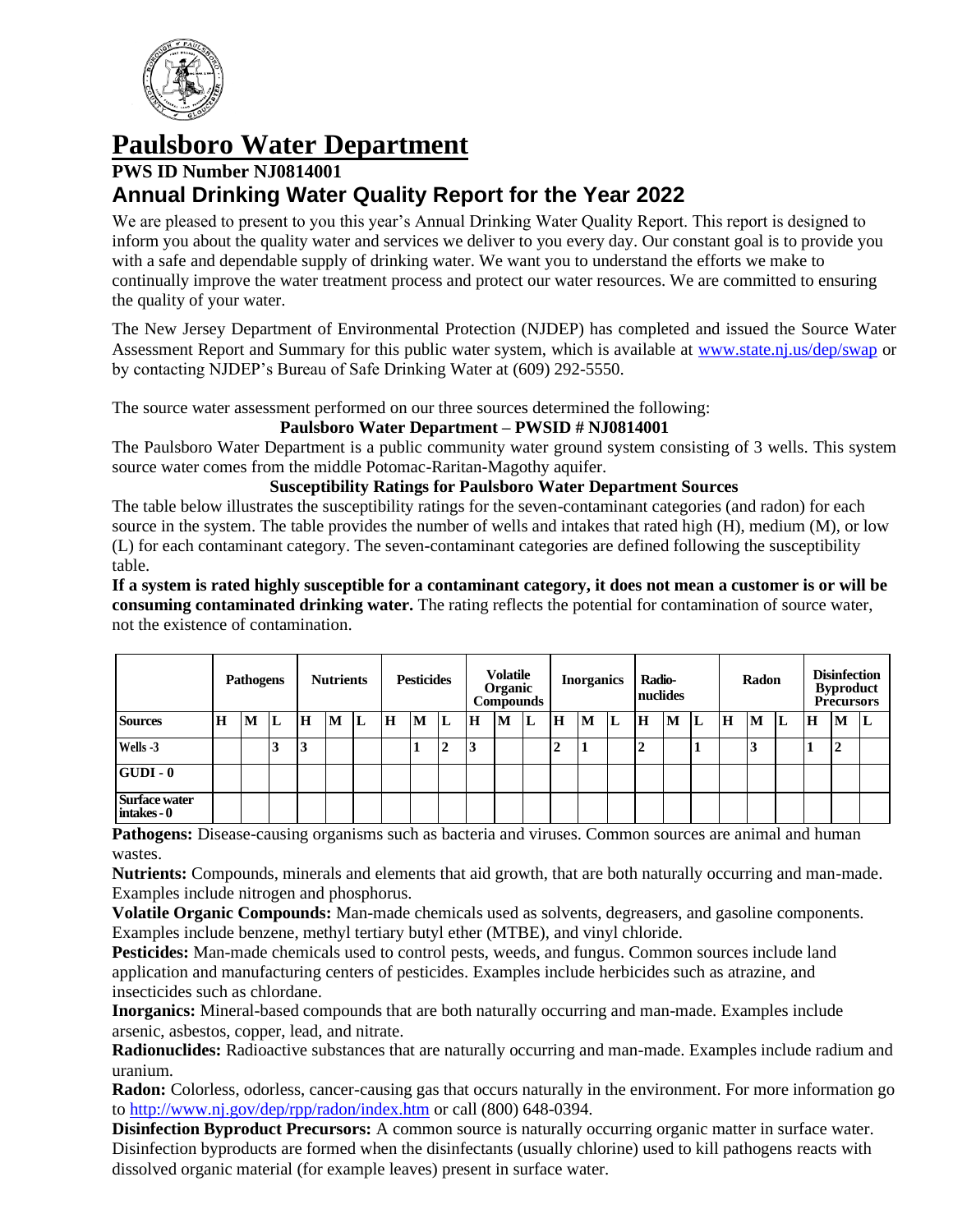## **We are pleased to report that our drinking water is safe and meets federal and state requirements.**

The Paulsboro Water Department routinely monitors for constituents in your drinking water according to federal and state laws. This table represents only the detected constituents for the monitoring period of January 1 to December 31, 2021. As water travels over the land or underground, it can pick up substances or contaminants such as microbes, inorganic and organic chemicals, and radioactive substances. All drinking water, including bottled drinking water, may be reasonably expected to contain at least small amounts of some contaminants, which do not necessarily pose a health risk. The state allows us to monitor for some constituents less often than once per year because the concentrations do not change frequently. Consequently, some of our data, though representative, is more than one year old.

If you have any questions about this report or concerning your water utility, please contact the Water Department at (856) 423-1500. We want our valued customers to be informed about their water utility. If you want to learn more, please attend any of our regularly scheduled Borough Council meetings at Borough Hall, 1211 N. Delaware Street. Regular meetings are held on the first Tuesday of each month at 7:00 pm with a Caucus starting at 6pm before each Council Meeting.

## Definitions

#### **In the following table you may find many terms and abbreviations that are unfamiliar to you. To help you better understand these terms, we've provided the following definitions:**

Non-Detects (ND) - laboratory analysis indicates that the constituent is not present.

Parts per million (ppm) or Milligrams per liter (mg/l) - one part per million corresponds to one minute in two years or a single penny in \$10,000.

Parts per billion (ppb) or Micrograms per liter - one part per billion corresponds to one minute in 2,000 years, or a single penny in \$10,000,000.

Parts per trillion (ppt) or Micrograms per liter - one part per trillion corresponds to one minute in 2,000,000 years, or a single penny in \$10,000,000,000

Picocuries per liter (pCi/L) - Pico curies per liter is a measure of the radioactivity in water.

Action Level – (AL) the concentration of a contaminant, which if exceeded, triggers treatment or other requirements, which a water system must follow.

Maximum Contaminant Level - The "Maximum Allowed" (MCL) is the highest level of a contaminant that is allowed in drinking water. MCLs are set as close to the MCLG's as feasible using the best available treatment technology.

Maximum Contaminant Level Goal -The "Goal" (MCLG) is the level of a contaminant in drinking water below which there is no known or expected risk to health. MCLG's allow for a margin of safety.

Secondary Maximum Contaminant Level - (SMCL) Federal drinking water measurements for substances that do not have an impact on health. These reflect aesthetic qualities such as odor, taste, or appearance. Secondary standards are recommendations, not mandates.

Sodium – For healthy individuals, the sodium intake from water is not important because a much greater intake of sodium takes place from salt in the diet. However, sodium levels above the recommended upper limit may be a concern to individuals on a sodium restricted diet.

|                                               |                      |                                                       | <b>Detect Table</b>                  |                |                |                                                                                                                                 |  |  |  |  |  |
|-----------------------------------------------|----------------------|-------------------------------------------------------|--------------------------------------|----------------|----------------|---------------------------------------------------------------------------------------------------------------------------------|--|--|--|--|--|
| Contaminant                                   | Viola<br>tion<br>Y/N | Level<br><b>Detected</b>                              | Units of 1<br><b>Measure</b><br>ment | <b>MCLG</b>    | <b>MCL</b>     | <b>Likely Source of Contamination</b>                                                                                           |  |  |  |  |  |
| <b>Inorganic Contaminants: February 2021.</b> |                      |                                                       |                                      |                |                |                                                                                                                                 |  |  |  |  |  |
| Arsenic                                       | NO.                  | Range= $<$ 0.0005 to<br>< 0.001<br>Avg. $= <0.000175$ | ppb                                  | 0              | 5              | Erosion of natural deposits; runoff from<br>orchards; runoff from glass and electronics<br>production wastes                    |  |  |  |  |  |
| Barium                                        | NO.                  | Range= 0.00577 to<br>0.0529<br>Avg. $= 0.0293$        | ppm                                  | $\overline{c}$ | $\overline{c}$ | Discharge of drilling wastes; discharge from<br>metal refineries; erosion of natural deposits                                   |  |  |  |  |  |
| Beryllium                                     | NO.                  | Range= $<0.0003$ to<br><0.0003<br>Avg. $= <0.0003$    | ppb                                  | 4              | $\overline{4}$ | Discharge from metal refineries and coal-<br>burning factories; discharge from electrical,<br>aerospace, and defense industries |  |  |  |  |  |
| Selenium                                      | NO.                  | Range= $0.0025$ to $0.003$<br>Avg. $= 0.00275$        | ppm                                  | 0.05           | 0.05           | Discharge from petroleum and metal refineries;<br>erosion of natural deposits; discharge from<br>mines                          |  |  |  |  |  |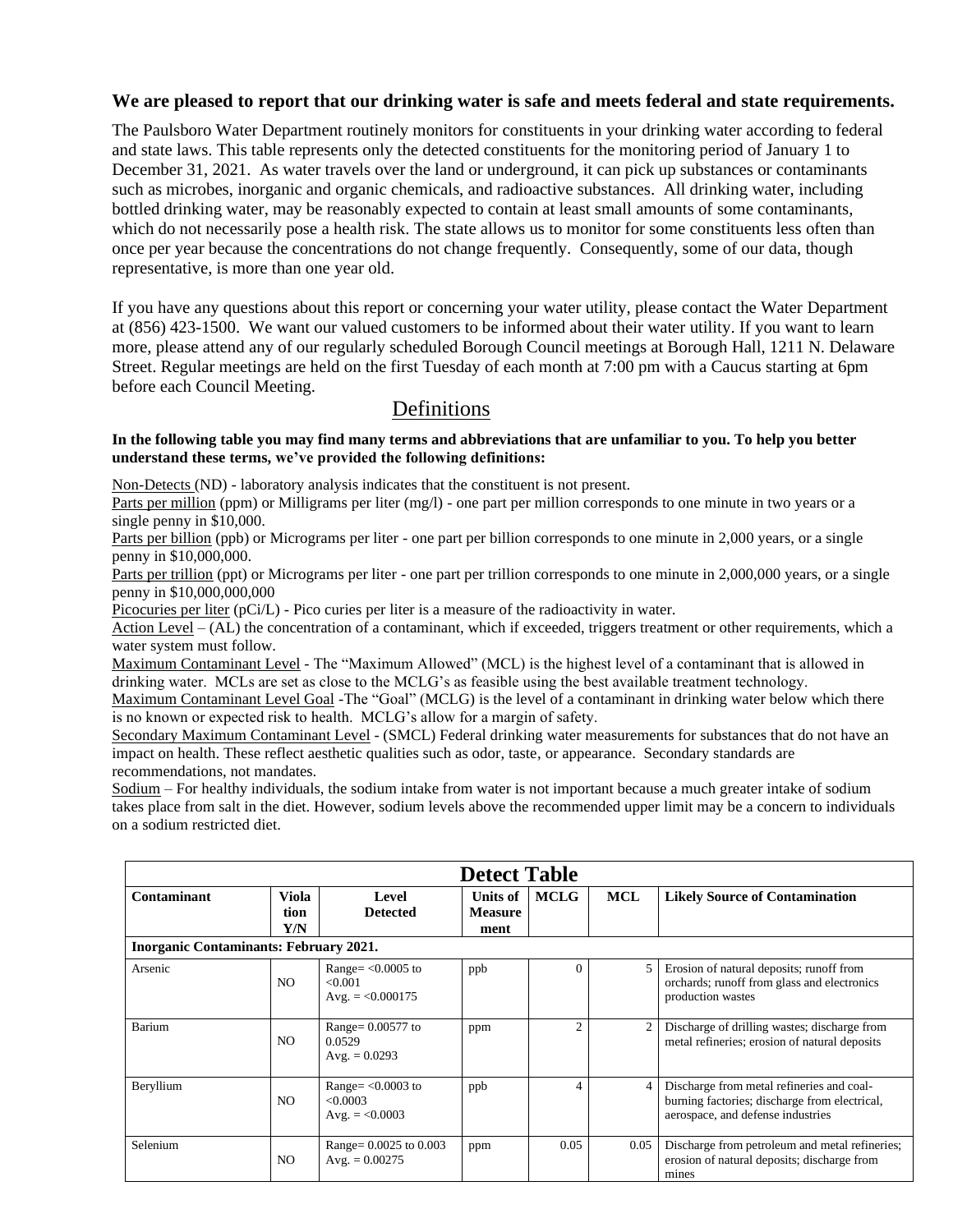| Lead & Copper: September 2020               |     |                                                                                                                                              |       |                |              |                                                                                   |  |  |  |  |
|---------------------------------------------|-----|----------------------------------------------------------------------------------------------------------------------------------------------|-------|----------------|--------------|-----------------------------------------------------------------------------------|--|--|--|--|
| Copper<br>NO.                               |     | Range= < 0.001 to 0.146<br>$90th$ percentile = 0.0324                                                                                        | ppm   | 1.3            | $AL=1.3$     | Corrosion of household plumbing systems;<br>erosion of natural deposits           |  |  |  |  |
| Lead                                        | NO. | Range= $ND$ to $0.0033$<br>$90th$ percentile = 0.0016<br>Avg. 0.0008                                                                         | ppm   | $\mathbf{0}$   | $AL = 0.015$ | Corrosion of household plumbing systems,<br>erosion of natural deposits           |  |  |  |  |
| <b>Disinfection Byproducts: August 2021</b> |     |                                                                                                                                              |       |                |              |                                                                                   |  |  |  |  |
| <b>Total Trihalomethane</b><br>(TTHM)       | NO. | Range = $2.23$ to $5.0$<br>Avg. $= 3.62$                                                                                                     | ppb   | $\mathbf{0}$   | 80           | By-product of drinking water chlorination                                         |  |  |  |  |
| Five halo acetic<br>Acids(HAA5)             | NO  | Range = $<$ 5 to $<$ 5<br>Avg. $=<$ 5                                                                                                        | ppb   | $\overline{0}$ | 60           | By-product of drinking water chlorination                                         |  |  |  |  |
| <b>Volatile Organic Contaminants: 2021</b>  |     |                                                                                                                                              |       |                |              |                                                                                   |  |  |  |  |
| 1,2-Dichloroethane                          | NO  | Range = $< 0.5$ to $< 0.5$<br>Avg. $= <0.5$                                                                                                  | ppb   | $\overline{0}$ | 2            | Discharge from industrial chemical factories                                      |  |  |  |  |
| NO<br>1,2-Dichloropropane                   |     | Range = $<$ 0.5 to $<$ 0.5<br>Avg. $= < 0.5$                                                                                                 | ppb   | $\overline{0}$ | 5            | Discharge from industrial chemical factories                                      |  |  |  |  |
| Methyl tertiary butyl<br>NO<br>ether (MTBE) |     | Range = $< 0.5$ to .78<br>Avg. $= < 0.5$                                                                                                     | ppb   | 70             | 70           | Leaking underground gasoline and fuel oil<br>tanks. Gasoline and fuel oil spills. |  |  |  |  |
| NO<br>Tetrachloroethylene                   |     | Range = $< 0.5$ to $< 0.5$<br>$Avg = < 0.5$                                                                                                  | ppb   | $\mathbf{0}$   | 1            | Leaching from PVC pipes; discharge from<br>factories and dry cleaners             |  |  |  |  |
| Trichloroethylene<br>NO                     |     | Range = $<$ 0.5 to $<$ 0.5<br>Avg. $= < 0.5$                                                                                                 | ppb   | $\overline{0}$ | $\mathbf{1}$ | Discharge from metal degreasing sites and other<br>factories                      |  |  |  |  |
| <b>Radioactive Contaminants: 2021</b>       |     |                                                                                                                                              |       |                |              |                                                                                   |  |  |  |  |
| Alpha Emitters                              | NO  | Range = $3$ to $3$<br>Avg. $=<$ 3                                                                                                            | pCi/1 | $\mathbf{0}$   | 15           | Erosion of natural deposits                                                       |  |  |  |  |
| Combined Radium 226 &<br>228                | NO  | Range = $<$ 1 to 1.5<br>Avg. $= 1.4$                                                                                                         | pCi/1 | $\overline{0}$ | 5            | Erosion of natural deposits                                                       |  |  |  |  |
|                                             |     | Secondary Contaminants: Not enforceable. May adversely affect the<br>aesthetic quality of water, such as taste, odor, color, appearance etc. |       |                | <b>SMCL</b>  | <b>Likely Source of Contamination</b>                                             |  |  |  |  |
| Aluminum                                    | NO. | $Range = 0.0503$<br>Avg. $= 0.0503$                                                                                                          | ppm   | $\overline{a}$ | $0.2\,$      | Erosion of natural deposits                                                       |  |  |  |  |
| Chloride                                    | NO. | Range = $42$ to $47$<br>Avg. $= 44.5$                                                                                                        | ppm   | ---            | 250          | Erosion of natural deposits                                                       |  |  |  |  |
| Sodium                                      | NO  | Range = $19.6$ to 35.6<br>Avg. $= 21.4$                                                                                                      | ppm   | ---            | 50           | Erosion of natural deposits                                                       |  |  |  |  |
| Hardness                                    | NO  | $Range = 53 - 61.6$<br>Avg. $= 57.3$                                                                                                         | ppm   | ---            | $50 - 250$   | Erosion of natural deposits                                                       |  |  |  |  |
| Iron                                        | NO  | $Range = 0.01 - 0.217$<br>Avg. $= 0.031$                                                                                                     | ppm   | ---            | 0.3          | Erosion of natural deposits                                                       |  |  |  |  |
| Sulfate                                     | NO  | $Range = 39.3 - 69.9$<br>Avg. $= 54.6$                                                                                                       | ppm   | $---$          | 250          | Erosion of natural deposits                                                       |  |  |  |  |
| <b>Total Dissolved Solids</b>               | NO  | $Range = 180 - 220$<br>$Avg. = 200$                                                                                                          | ppm   | ---            | 500          | Erosion of natural deposits                                                       |  |  |  |  |
| <b>Contaminat Groups: 2021</b>              |     |                                                                                                                                              |       |                | <b>MCL</b>   |                                                                                   |  |  |  |  |
| <b>PFNA</b>                                 | NO  | Range = <2.0 TO <2.0                                                                                                                         | ppt   | ND             | 13           | Man made from nearby Chemical Companies                                           |  |  |  |  |
| <b>PFOA</b>                                 | NO  | Range = $=<2.0$ TO $<2.0$                                                                                                                    | ppt   | $\rm ND$       | 13           | Man made from nearby Chemical Companies                                           |  |  |  |  |
| <b>PFOS</b>                                 | NO  | Range = $=<2.0$ TO $<2.0$                                                                                                                    | ppt   | ND             | 14           | Man made from nearby Chemical Companies                                           |  |  |  |  |
| <b>Nitrates</b>                             | NO  | Range $=$ <0.04 to<br>< 0.0553                                                                                                               | ppm   |                |              |                                                                                   |  |  |  |  |
| <b>Contaminat Groups: 2021</b>              |     |                                                                                                                                              |       |                |              |                                                                                   |  |  |  |  |
| <b>123TCP</b>                               | NO  | Range = $<$ 0.01 to $<$ 0.01                                                                                                                 | Ug/l  |                |              |                                                                                   |  |  |  |  |
| <b>EDB</b>                                  | NO  | Range = $<$ 0.01 to $<$ 0.01                                                                                                                 |       |                |              |                                                                                   |  |  |  |  |
| <b>DBCP</b>                                 | NO  | Range = $< 0.01$ to $< 0.01$                                                                                                                 |       |                |              |                                                                                   |  |  |  |  |
|                                             |     |                                                                                                                                              |       |                |              |                                                                                   |  |  |  |  |
|                                             |     |                                                                                                                                              |       |                |              |                                                                                   |  |  |  |  |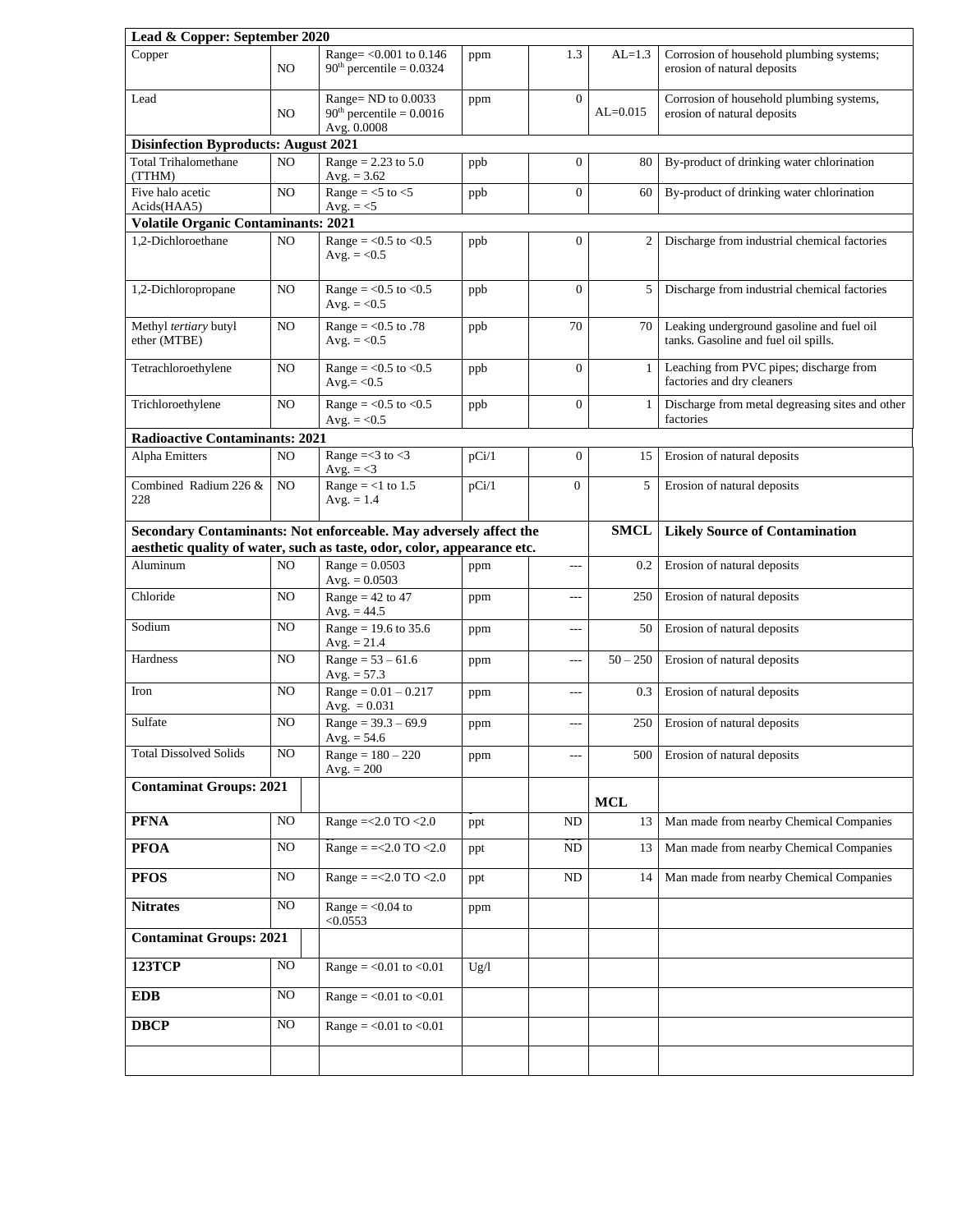## **ADDITIONAL INFORMATION**

The Safe Drinking Water Act regulations allow monitoring waivers to reduce or eliminate the monitoring requirements for asbestos, volatile organic chemicals, and synthetic organic chemicals. Our system received monitoring waivers for asbestos and synthetic organic chemicals.

## **Health Effects of Detected Contaminants:**

(1) Barium. Some people who drink water containing barium in excess of the MCL over many years could experience an increase in their blood pressure.

(2) Beryllium. Some people who drink water containing beryllium in excess of the MCL over many years could develop intestinal lesions

(3) Selenium. Selenium is an essential nutrient. However, some people who drink water containing selenium in excess of the MCL over many years could experience hair or fingernail losses, numbness in fingers or toes, or problems with their circulation.

(4) Copper. Copper is an essential nutrient, but some people who drink water containing copper in excess of the action level over a relatively short amount of time could experience gastrointestinal distress. Some people who drink water containing copper in excess of the action level over many years could suffer liver or kidney damage. People with Wilson's disease should consult their personal doctor.

(5) Lead. Infants and children who drink water containing lead in excess of the action level could experience delays in their physical or mental development. Children could show slight deficits in attention span and learning abilities. Adults who drink this water over many years could develop kidney problems or high blood pressure.

(6) 1, 2 Dichloroethane. Some people who drink water containing 1, 2-dichloroethane in excess of the MCL over many years may have an increased risk of getting cancer.

(7) 1,2-Dichloropropane. Some people who drink water containing 1,2-dichloropropane in excess of the MCL over many years may have an increased risk of getting cancer

(8) Methyl tertiary-butyl ether (MTBE). Some people who drink water containing MTBE in excess of the MCL for many years could experience problems with their kidneys.

(9) Tetrachloroethylene. Some people who drink water containing tetrachloroethylene in excess of the MCL over many years could have problems with their liver, and may have an increased risk of getting cancer.

(10) Trichloroethene. Some people who drink water containing trichloroethene in excess of the MCL over many years could experience problems with their liver and may have an increased risk of getting cancer.

(11) TTHMs [Total Trihalomethanes]. Some people who drink water containing trihalomethanes in excess of the MCL over many years may experience problems with their liver, kidneys, or central nervous systems, and may have an increased risk of getting cancer

(12) Alpha emitters. Certain minerals are radioactive and may emit a form of radiation known as alpha radiation. Some people who drink water containing alpha emitters in excess of the MCL over many years may have an increased risk of getting cancer.

## **MCLs are set at very stringent levels. To understand the possible health effects described for many regulated contaminants, a person would have to drink 2 liters of water every day at the MCL level for a lifetime to have a one-in-a-million chance of having the described health effect.**

#### **Vulnerable Populations:**

**Some people may be more vulnerable to contaminants in drinking water than the general population. Immuno-compromised persons such as persons with cancer undergoing chemotherapy, persons who have undergone organ transplants, people with HIV/AIDS or other immune system disorders, some elderly, and infants can be particularly at risk from infections. These people should seek advice about drinking water from their health care providers. EPA/CDC guidelines on appropriate means to lessen the risk of infection by Cryptosporidium and other microbial contaminants are available from the Safe Drinking Water Hotline (1-800-426-4791)**

## **Special Considerations Regarding Children, Pregnant Woman, Nursing Mothers, and Others:**

Children may receive a slightly higher amount of a contaminant present in the water than do adults, on a body weight basis, because they may drink a greater amount of water per pound of body than do adults. For this reason, reproductive or developmental effects are used for calculating a drinking water standard if these effects occur at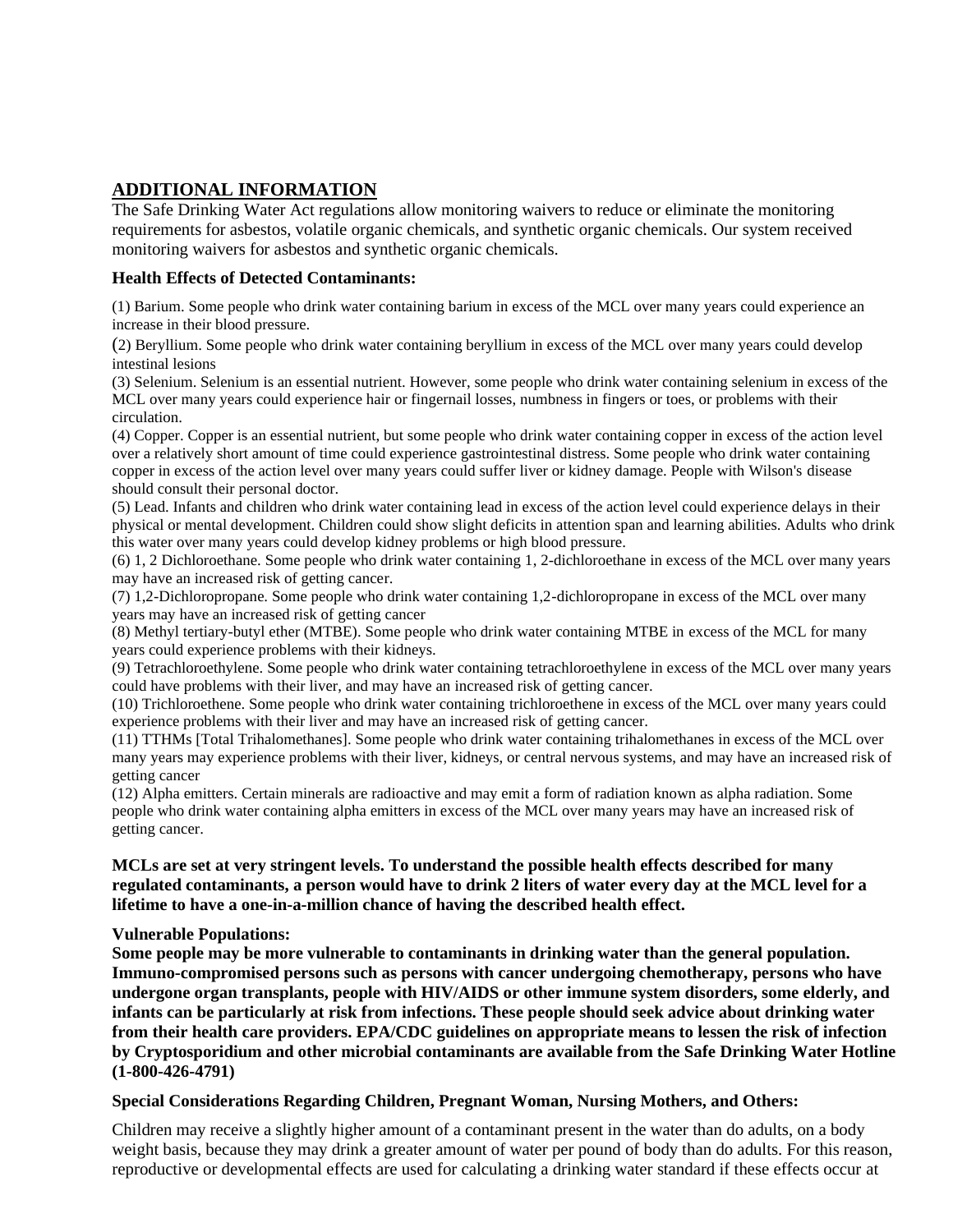lower levels than other health effects of concern. If there is insufficient toxicity information for a chemical (for example, lack of data on reproductive or developmental effects), an extra uncertainty factor may be incorporated into the calculation of the drinking water standard, thus making the standard more stringent, to account for additional uncertainties regarding these effects. In the cases of lead and nitrate, effects on infants and children are health endpoints upon which the standards are based.

**Nitrate:** Nitrate in drinking water at levels above 10 ppm is a health risk for infants of less than six months of age. High nitrate levels in drinking water can cause blue baby syndrome. Nitrate levels may rise quickly for short periods of time because of rainfall or agricultural activity. If you are caring for an infant, you should ask for advice from your health care provider.

**Lead:** Call us at 856-423-1500 to find out how to get your water tested for lead. Testing is essential because you cannot see, taste or smell lead in drinking water. If present, elevated levels of lead can cause serious health problems, especially for pregnant women and young children. Lead in drinking water is primarily from materials and components associated with service lines and home plumbing. The Paulsboro Water Department is responsible for providing high quality drinking water, but cannot control the variety of materials used in plumbing components. When your water has been sitting for several hours, you can minimize the potential for lead exposure by flushing your tap for 30 seconds to 2 minutes before using water for drinking or cooking. If you are concerned about lead in your water, you may wish to have your water tested. Information on lead in drinking water is available from the Safe Drinking Water Hotline or at [http://www.epa.gov/safewater/lead.](http://www.epa.gov/safewater/lead)

However, for those served by a lead service line, flushing times may vary based on the length of the service line and plumbing configuration in your home. If your home is set back further from the street, a longer flushing time may be needed. To conserve water, other household water usage activities such as showering, washing clothes and running the dishwasher are effective methods of flushing out water from a service line. To determine if you have a lead service line, call us at 856-423-1500.

Landlords must distribute this information to every tenant as soon as practicable, but no later than three business days after receipt. Delivery must be done by hand, mail or email and by posting the information in a prominent location at the entrance of each rental premises, pursuant to section 3 of P.L. 2021, c. 82 (C.58:12A-12.4 et seq.).

**All sources of drinking water are subject to potential contamination** by substances that are naturally occurring or man-made. These substances can be microbes, inorganic or organic chemicals and radioactive substances. All drinking water, including bottled water, may reasonably be expected to contain at least small amounts of some contaminants. The presence of contaminants does not necessarily indicate that the water poses a health risk. More information about contaminants and potential health effects can be obtained by calling the Environmental Protection Agency's Safe Drinking Water Hotline at 1-800-426-4791.

## **Source contaminants:**

The sources of drinking water (both tap water and bottled water) include rivers, lakes, streams, ponds, reservoirs, springs, and wells. As water travels over the surface of the land or through the ground, it dissolves naturally occurring minerals and, in some cases, radioactive material, and can pick up substances resulting from the presence of animals or from human activity.

Contaminants that may be present in source water include:

- Microbial contaminants, such as viruses and bacteria, which may come from sewage treatment plants, septic systems, agricultural livestock operations, and wildlife.
- Inorganic contaminants, such as salts and metals, which can be naturally-occurring or result from urban storm water runoff, industrial or domestic wastewater discharge, oil and gas production, mining, or farming.
- Pesticides and herbicides, which may come from a variety of sources such as agriculture, urban storm water runoff, and residential uses.
- Organic chemical contaminants, including synthetic and volatile organic chemicals, which are byproducts of industrial processes and petroleum production, and can also come from gas stations, urban storm water runoff, and septic systems.
- Radioactive contaminants, which can be naturally occurring or be the result of oil and gas production and mining activities.